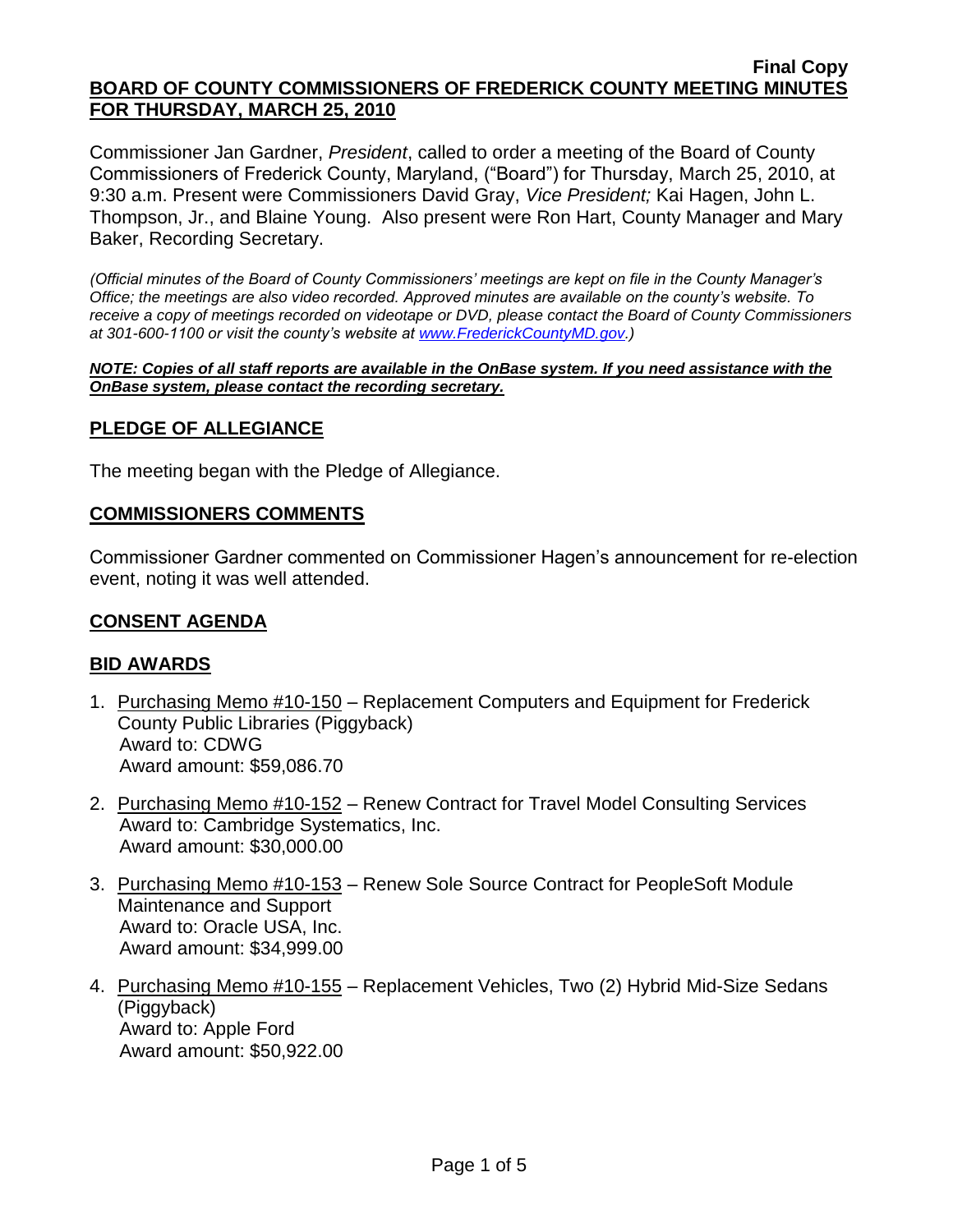5. Purchasing Memo #10-156 – Renewal of Contract Helically Corrugated Aluminum/Steel Pipe Award to: Contech Construction Products, Inc.

Award amount: \$43,264.33

# **BUDGET TRANSFERS**

- 1. #BT-10-138, Animal Control
- 2. #BT-10-139, Emergency Communications, Emergency Management
- 3. #BT-10-140, Housing, Citizens Services
- 4. #BT-10-141, Aging, Citizens Services
- 5. #BT-10-142, Accounting, Finance

# **GRANTS**

- 1. Annual Renewal of the Head Start Grant Application Pat Rosensteel and Ann Silverman, Citizens Services Division
- 2. Women's Giving Circle Grant Application Shelly Toms and Michelle Gallipoli, Citizens Services Division

# **EASEMENTS**

- 1. Exchange of Easements Board of County Commissioners and the National Park Service - Beth Ramacciotti, Utilities and Solid Waste Management Division
- 2. Brentwood Avenue Modified Turnaround Easement Betsy Smith, Permitting and Development Review Division

Commissioner Gray moved approval of the consent agenda as presented. Commissioner Hagen seconded the motion that passed 5-0.

# **WORKSESSION**

# **Introduction of Officials from the Embassy of the Slovak Republic**

Guy Djoken, United Nations Educational [Scientific and Cultural Organization](http://www.unesco.org/) (UNESCO) Center For Peace, presented Michal Pavuk, head of the political section for the Embassy of Slovakia; Stephen Perrine, UNESCO Center for Peace Intern from Frederick; and Zsofia Szabo, UNESCO Center for Peace Intern from Hungary.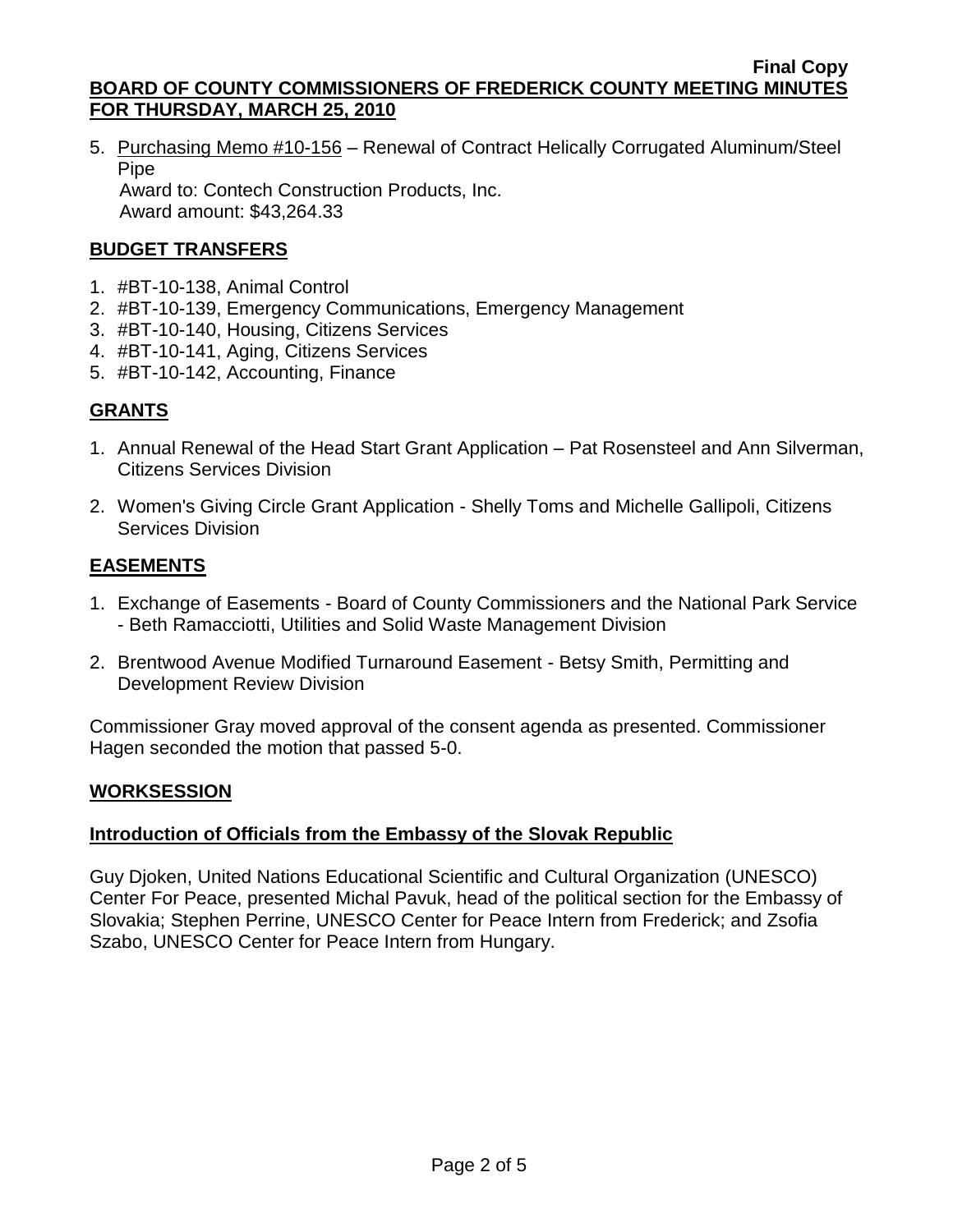## **ADMINISTRATIVE BUSINESS**

# **Action Plan for Initiating Text Amendments to Update the Frederick County Code, Chapter 1-16, Subdivision Rules - Michael Wilkins, Permitting and Development Review Division**

Mr. Wilkins presented the updates.

Commissioner Hagen moved approval of the action plan that would initiate a comprehensive review of the subdivision rules and regulations, with the amendment that new initiatives under minor subdivision and floodplain protection be incorporated and completed concurrent with Levels 1 and 2 as outlined in the staff report. Commissioner Gray seconded the motion that passed 4-1 with Commissioner Young opposed.

## **Libertytown Concession Agreement - Earl Eyler, Parks and Recreation Division**

Mr. Eyler presented the proposed agreement that provided for use of the concession portion of the building by the community while still allowing the Division of Parks and Recreation staff to use the facility for recreational programming.

Commissioner Hagen moved approval of the proposed agreement as presented. Commissioner Gray seconded the motion that passed 5-0.

## **New One-Year Lease of Utica Park Farmland - Earl Eyler, Parks and Recreation Division**

Mr. Eyler presented the proposed one-year lease.

Commissioner Hagen moved approval of the lease, directing staff to come back with options for moving the stream buffer to 75 feet away from a waterway.

There was a request to split the motion.

Commissioner Hagen moved approval of the lease as presented. Commissioner Gray seconded the motion that passed 5-0.

Commissioner Hagen directed planning staff to come back with options for various setbacks from waterways on park properties and lands only. Commissioner Gray seconded the motion that passed 5-0.

## **Proposed Changes to the Water and Sewerage Plan Resulting from the Comprehensive Plan Update - Eric Soter and Tim Goodfellow, Planning Division**

Mr. Soter and Mr. Goodfellow presented the proposed changes.

Commissioner Gray moved to take the proposed text to public hearing as presented, including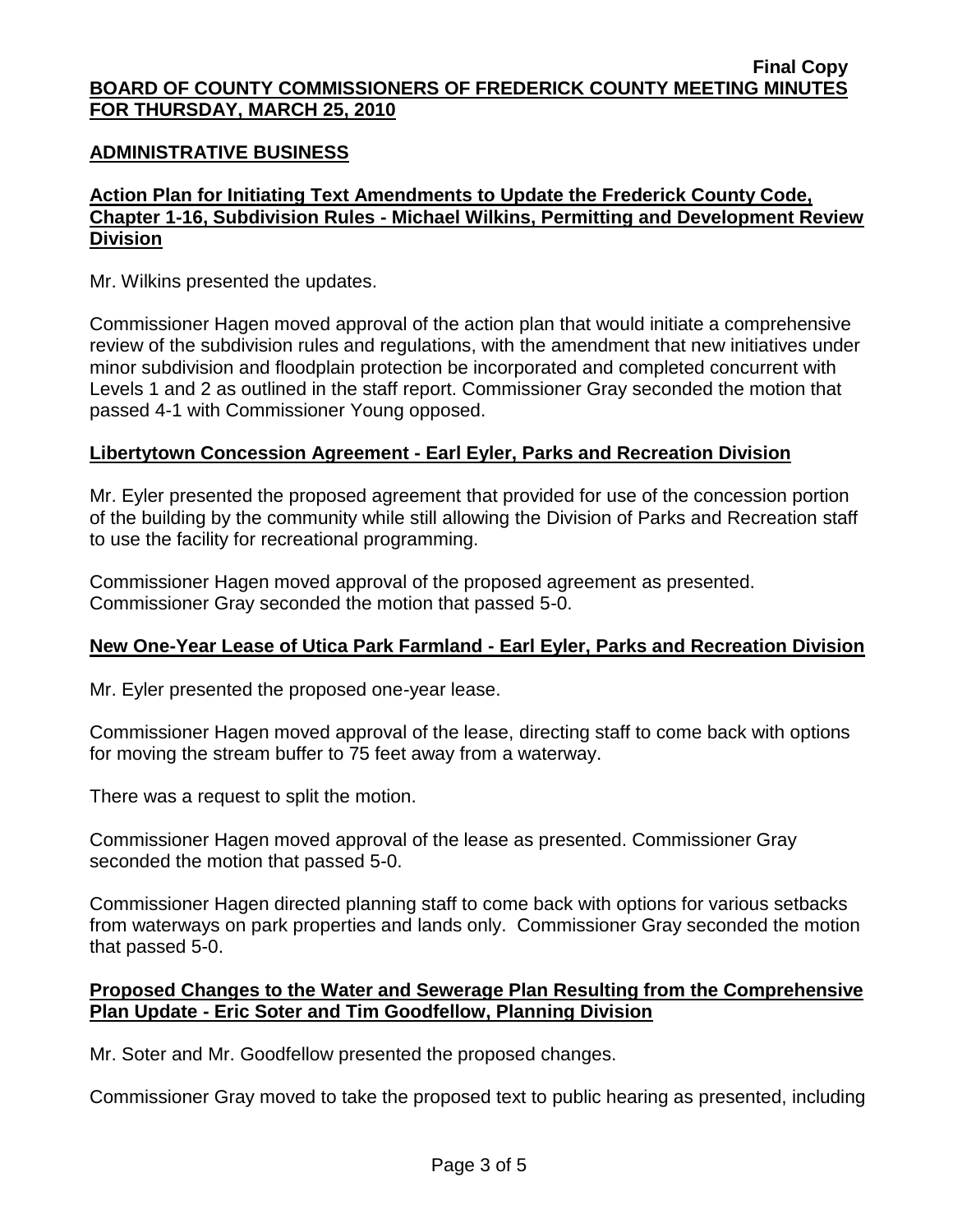the additional clause under the planned service area that would allow a piece meal application to be considered for property annexed into a municipal corporation. Commissioner Hagen seconded the motion.

Commissioner Thompson requested to separate the motion to only take to public hearing a ministerial change of the word "resource conservation" to "natural resources." The motion passed 5-0.

The main motion passed 4-1 with Commissioner Thompson opposed.

# **WORKSESSION**

# **Installment Purchase Program Applications - Tim Blaser and Anne Bradley, Planning Division**

(Commissioner Thompson left the meeting.)

Mr. Blaser and Ms. Bradley presented the applications.

There was no public comment.

Commissioner Gray moved approval for the top 10 farms to go to public hearing, noting the terms for the FY 2010 easements would be limited to 20-year terms and values for parcels with no further subdivision rights limited to \$2,000 per acre. Commissioner Hagen seconded the motion that passed 4-0 with Commissioner Thompson absent.

(Commissioner Thompson re-entered the meeting.)

# **LEGISLATIVE ISSUES**

Mr. Cherney, Office of the County Manager, presented updates and changes that have occurred during the legislative session.

## **COMMISSIONERS COMMENTS**

Commissioner Young commented on an article that ran in the *Frederick County Gazette* newspaper.

# **PUBLIC COMMENTS**

None.